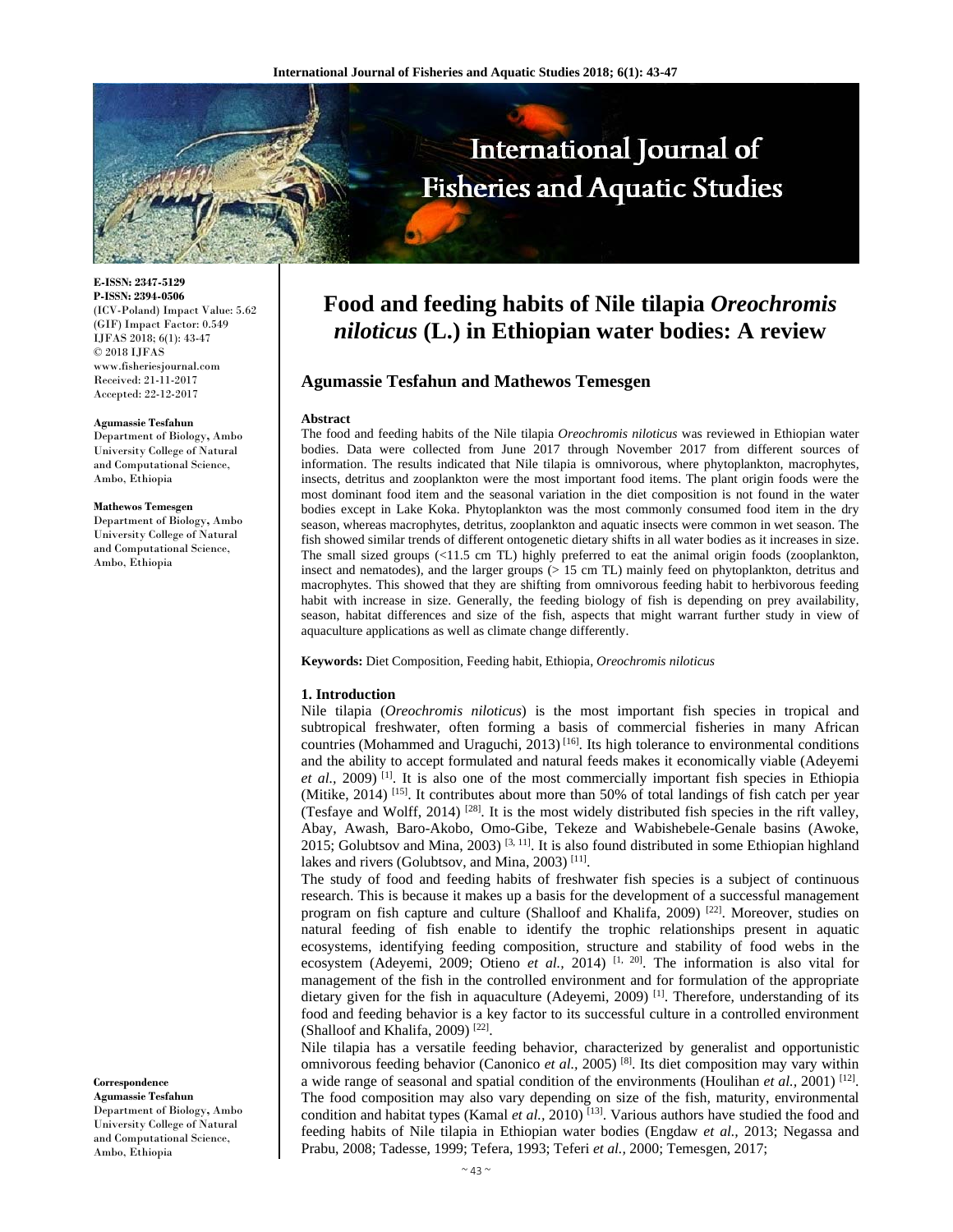Wakjira, 2013 and 16; Teame *et al.,* 2016) [10, 17, 23- 27, 30-31]. All of them reported that Nile tilapia feed on different types of food based on the environment in which they live. However, there is no compiled information on the food and feeding habit of Nile tilapia in these different water bodies, which give the general insight on feeding biology of the fish in the country. Therefore, this review paper is aimed to summarize the food and feeding habits of Nile tilapia in Ethiopian water bodies.

## **2. Materials and Methods**

Data sources were collected from June 2017 through November 2017. The different literature sources were used for this review including journal articles, books and book chapters, workshop proceedings, FAO reports, bulletins, legal documents and unpublished reports including PhD dissertations. The documents were collected from Addis Ababa University library, Hawassa University library, Ethiopian Ministry of Livestock and fishery, from different fishery research centers, from the individual researchers and Internet.

## **3. Food and feeding habits of Nile tilapia in Ethiopian water bodies**

## **3.1. Diet composition of the Nile tilapia in the Ethiopian water bodies**

Many authors have reported that Nile tilapia feeds on a variety of food items including phytoplankton, zooplankton, insects, detritus, macrophytes, fish parts and nematodes (Engdaw *et al.,* 2013; Negassa and Prabu, 2008; Tadesse, 1999; Tefera, 1993; Teferi *et al.,* 2000; Temesgen, 2017; Wakjira, 2013; Teame *et al.,* 2016) [10, 17, 23- 27, 30-31]. However, in terms of prey importance, the foods of plant origin (mainly phytoplankton) are the most consumed food types by the fish in all of the water bodies. For instance, the studies carried out in some rift valley lakes (e.g. Lake Hawassa (Tadesse, 1999) [23], Lake Chamo (Teferi *et al*., 2000) [26]., Lake Ziway (Negassa and Prabu, 2008) [17], Lake Langeno (Temesgen, 2017) [27] and Koka Reservoir (Engdaw *et al*., 2013) [10], some high land lakes (e.g. Lake Hayq (Worie and Getahun, 2015) [33], in lower Omo basin (e.g. Gilgel Gibe Reservoir (Wakjira, 2013)  $[30]$  and River Omo (Wakjira, 2016)  $[31]$  and Tekeze basin (e.g. in Tekeze Reservoir (Teame et al., 2016) <sup>[24]</sup> indicated that phytoplankton is the most consumed food prey by Nile tilapia. In Lake Hashenge, however, zooplankton is the most widely consumed food type (occurred in about 60% of stomachs studies) by Nile tilapia, and this is an exceptional (Teame *et al.*, 2016)<sup>[24]</sup>. In addition to phytoplankton, the highest contribution of detritus was also reported in some rift valley lakes (e.g. Koka Reservoir (Engedaw *et al.,* 2013) [10] and Lake Langano (Temesgen, 2017) [27], and in other lakes like Lake Hashange (Teame *et al.*, 2016)<sup>[24]</sup>, Gilgel Gibe Reservoir (Wakjira, 2013)<sup>[30]</sup> and Tekeze Reservoir (Teame *et al.,* 2016) [24]. The occurrences of macrophytes were also found slightly high in the diet of Nile tilapia in some of the rift valley lakes (Engedaw *et al.,* 2013; Negassa and Prabu, 2008; Teferi *et al.,* 2000; Temesgen, 2017) [10, 17, 26-27].

However, the contribution of animal origin was very small as compared to the food of plant origin except in Lake Hashange (Teame *et al.,* 2016) [24]. The occurrence of zooplankton in the diet of Nile tilapia was slightly highest in some of the high land lakes (e.g. Lake Hayq (Worie and Getahun, 2015)<sup>[33]</sup> and Lake Hashange (Teame *et al.*, 2016)<sup>[24]</sup> followed by some rift valley lakes (e.g. Lake Ziway (Negassa and Prabu, 2008) [17], Lake Chamo (Teferi et al., 2013) <sup>[26]</sup>, Lake Langano (Temesgen,  $2017$ )<sup>[27]</sup> and Tekeze basin (Teame *et al.*,  $2016$ ) [24]. However, the less contribution of macrophytes was reported in other water bodies. The contribution of insects was highest in some southern rift valley lakes (e.g Gilgel Gibe Reservoir (Wakjira, 2013)<sup>[30]</sup> and Lake Chamo (Teferi et al., 2000) [26] and Lake Hashange of the high land lakes (Teame *et al.,* 2016) [24]. The studies indicated that contribution of other food items were generally very low throughout the water bodies (Fig. 1). This indicates the changing of food items composition in the diet of Nile tilapia based on the diet composition in the lakes, which may varies depending on environmental condition, season (water level) and habitat types of the lakes.



**Fig 1:** The mean volume (%) and frequency occurrence (%) of different food items in the diet of *O.niloticus* from some of the Ethiopian freshwater systems (MAC- Macrophytes, DET-Detritus, INS-Insects, PHY-Phytoplankton, OST-Ostracods, FSC-Fish scales, PSC-pisces, FG-Fish egg, NEM-Nematods, PERI-Periphyton and ZPK-Zooplankton).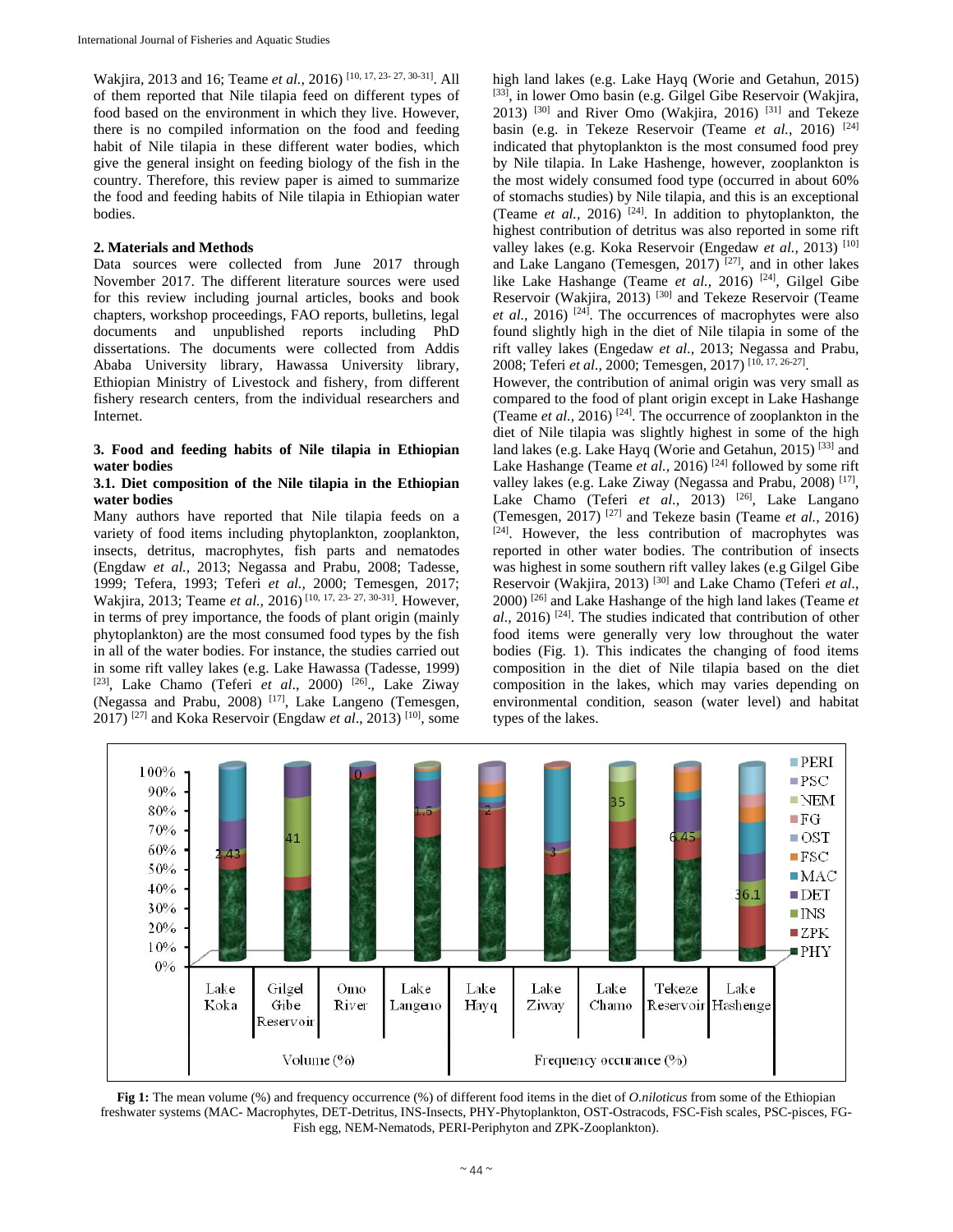# **3.2 Seasonal variation in the diet composition of Nile tilapia in Ethiopian water bodies**

High water levels are designated as resource rich, while low water levels have poor resources in trophic dynamics mainly in lentic ecosystems (Balcombe *et al.,* 2014) [5]. The availability of food is dynamic throughout the year in tropics due to the seasonality of foods availability, and the feeding habit of fish also changes on the seasonal bases (Ballesteros *et al.,* 2009) [6]. In Ethiopian water bodies, many authors have also reported the seasonal variation of food types and their proportion in the diet of Nile tilapia. All of the studies indicated that phytoplankton is the most important food items consumed in dry season. For instance, the study made in Lake Koka showed that about 66.1% of the total volume of food items identified in the diet of Nile tilapia was phytoplankton followed by detritus 14.7% (Engedaw *et al.*, 2013) <sup>[10]</sup>. Similar findings were also reported in Lake Langeno (Temesgen, 2017) <sup>[27]</sup>, Lake Hayq (Worie and Getahun, 2015) [33], Lake Ziway (Negassa and Prabu, 2008)<sup>[17]</sup>, Lake Chamo (Teferi *et al.,* 2000) [26] and Omo River (Wakjira, 2016) [31]. The low proportion of phytoplankton during the wet season is associated with the high flooding from the catchment area, which can cause fluctuation in water level and increase turbidity (Njiru et al., 2004)<sup>[18]</sup>. Turbidity of water decreases the penetration of sunlight and affects the growth and abundance of phytoplankton (Paaijmans *et al.,* 2008) [21]. Blue green algae like *microcystis* and diatoms are the most dominant phytoplankton in the diet of Nile tilapia reported during the dry season in most of the rift valley lakes, such as Lake Langeno (Temesgen, 2017) [27], Lake Koka (Engedaw *et al*., 2013) [10] and Lake Chamo (Teferi *et al.,* 2000) [26], and Lake Hayq (Worie and Getahun, 2015)<sup>[33]</sup> of the Ethiopian high land. According to Wisconsin Department of Natural Resource (2004) [32], warm temperature and lakes, ponds, and slow-moving streams enriched with nutrients like phosphorus or nitrogen are the most preferred habit for growth. However, in Gilgel Gibe I Reservoir, phytoplankton is the most important food items during wet season (Wakjira, 2013) [30]. Many studies have indicated that the feeding habit of the tropical fishes is dependent on the resource accessibility in the environment, which determines the choices and feeding preferences fish based on their trophic niches/or foraging areas (Ahrens *et al.* 2012; da Silva *et al.,* 2014) [2, 9].

In wet season, however, the high contribution of both plant origin (macrophytes and detritus) and animal origin (zooplankton and aquatic insects) were reported in most of the water bodies (Engedaw *et al.,* 2013; Negassa and Prabu, 2008; Tadesse, 1999; Teame *et al.,* 2016; Teferi *et al.,* 2000; Tefera, 1993; Teferi *et al.,* 2000; Temesgen, 2017; Wakjira, 2013; Worie and Getahun, 2015) [10, 17, 23-27, 30, 33]. The high abundance of macrophytes and insects in the diet of Nile tilapia in wet season is associated with rainfall season of Ethiopia. Fish movements to shallow parts of the lake for reproduction could explain the increase of ingested macrophytes in the wet season. They stay there for a long period by feeding on macrophytes and vegetation in the wet season (Tefera, 1993)  $^{[25]}$ . The high dietary proportion of detritus in the diet of the fish in wet season might also have

emerged from plant materials flooding in during the rainy season (Worie and Getahun, 2015)<sup>[33]</sup>. The highest proportion of zooplankton during the wet season may also associate with the period of low water temperature and flooding time. Low water temperature is a prerequisite condition to the hatching of zooplankton in natural water (Mergeay *et al.,* 2006) [14]. In addition, the seasonal flooding can contribute to high zooplankton population in the water through bringing nutrients from the environment, and help in mixing autochthonous nutrients amongst the different strata of lake, which trigger the increasing of phytoplankton production and consequently zooplankton productivity (Okogwu, 2010) [19].

# **3.3 Diet composition in relation to fish size in Ethiopian water bodies**

According to Otieno et al. (2014) <sup>[20]</sup>, fish mainly feed on food items that can fit into their mouth, and what their stomach can digest. As fish grow, the stomach becomes longer, and their digestive system becomes more developed. However, the feeding rate relative to body weight decreases, whereas the absolute rate of food consumed increases (Wakil *et al.,* 2014) [29]. In most of the Ethiopian water bodies, the size based feeding study of Nile tilapia showed the highly dominance animal origin foods in the diet of fish with <11.5 cm TL. For instance, zooplankton (37.5%), insect (35%) and nematodes (13.5%) were the most frequently consumed food items by <11.5 cm TL in Lake Chamo (Teferi *et al*., 2000)  $[26]$ . Similarly, insects (30%) and zooplankton (25%) were the highly consumed food preys in Lake Koka by fish with  $\langle 10 \rangle$ cm TL (Engedaw *et al.*, 2013)<sup>[10]</sup>. In Lake Langano, however, phytoplankton, zooplankton and insects were the mostly consumed types of food preys, which is different from the other waters (Temesgen,  $2017$ )<sup>[27]</sup>. Generally, majority of the studies indicated that juvenile of *O. niloticus* are generally omnivorous, but mainly feed on zooplankton and insect larvae and some phytoplankton, of which diatoms is the major dietary component (Engdaw *et al.,* 2013; Temesgen, 2017; Worie and Getahun,  $2015$ )  $[10, 27, 33]$ . This is because juvenile fish need high protein intake to support high growth rate and metabolism (Benavides *et al.,* 1994) [7]. Additionally, having a small stomach volume that cannot support big macrophytes, and detritus loads can be another reason for juveniles to feed on larval insects and zooplankton (Engdaw *et al.,* 2013) [10]. For the larger fish groups (>15 TL), however, the plant origin food types (phytoplankton, detritus and macrophytes) were the highly preferred food types. According to Benavides *et al.*  $(1994)$ <sup>[7]</sup>, Nile tilapia change their feeding behavior from primarily omnivorous to herbivorous with the high-energy demands as they grow in size. The growing demand of energy cannot be met by feeding only on zooplankton and benthic invertebrates. This enables them to shift their feeding behavior from eating only zooplankton and benthic invertebrates to the generalist behavior. In addition, the bigger fish are more capable of digesting cell wall material, and therefore can be less selective in their feeding pattern (Tadesse, 1999)  $[23]$ . The shift in feeding behavior shows a low degree of intraspecific competition for particular food among different length groups (Ayoade *et al.,* 2008) [4].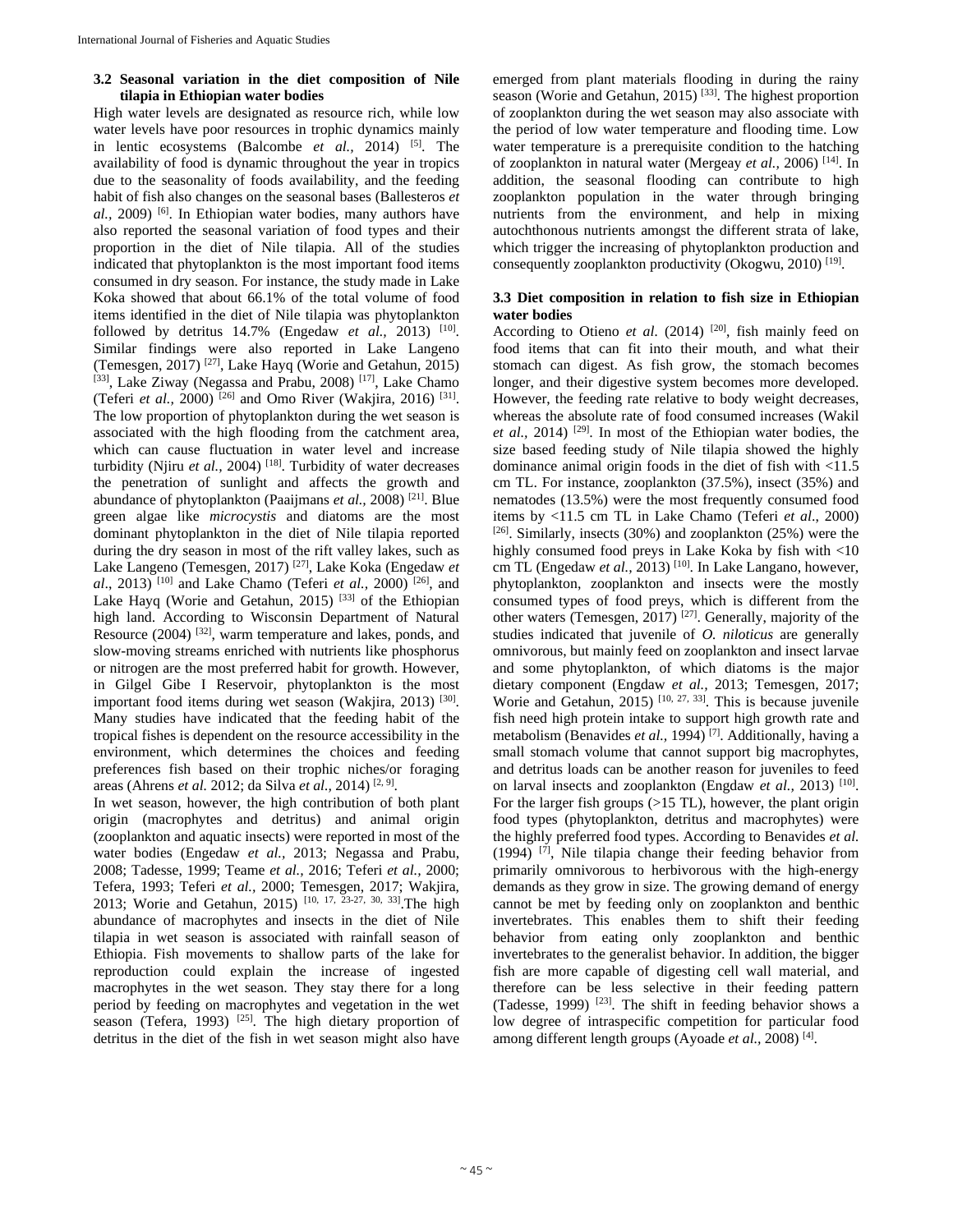

**Fig 2:** The mean volume (%V) and frequency occurrence (%O) of different food items in relation to fish size of *O.niloticus* from some of the Ethiopian freshwater systems (MAC- Macrophytes, DET-Detritus, INS-Insects, PHY-Phytoplankton, OST-Ostracods, FSC-Fish scales, FG-Fish egg, NEM-Nematods, and ZPK-Zooplankton).

## **4. Conclusion**

*Oreochromis niloticus* found to be omnivorous in its feeding habits in all water bodies. The food items of plant origin dominate the stomach contents of the fish except in Gilgel Gibe Reservoir and Lake Ashange, which typically associated with less protein content than animal origin food items. The seasonal and habitat type based variation was a common phenomenon observed among the water bodies, which may depend on the availability of the food in the water. The size related variation in diet composition was also observed in all of the water bodies. The size-related shifts in food item preferences of Nile tilapia seem to depend upon physiological requirements, whereas the seasonal changes in dietary pattern might rather reflect the opportunistic feeding behavior of the species. Therefore, further study in the dietary aspect of the fish feeding habit, and works on the further improvement and optimization protein rich feed is very important at aquaculture level.

#### **5. Conflict of interest**

The author(s) declare(s) that there is no conflict of interests regarding the publication of this article." Otherwise, they should mention any conflict of interest in this section of the manuscript.

#### **6. Acknowledgements**

We acknowledge the efforts made by the earlier researchers and express our gratitude for permitting to use the required data from their publications.

# **7**. **References**

- 1. Adeyemi SO. Food and feeding habits of some commercially important fish species in Gbedikere Lake, Bassa, Kogi State, Nigeria. International Journal of Lake & River. 2009; 2:31-36.
- 2. Arhens B, Jennifer M, Michael B, Orger, Drewn, Robson, Alexander F *et al*. Brain-wide neuronal dynamics during motor adaptation in zebrafish, 2012, 471-477.
- 3. Awoke T. Fish species diversity in major river basins of Ethiopia: A review. World Journal of Fish and Marine Sciences, 2015; 7(5):365-374.
- 4. Ayoade A, Fagade S, Adebisi A. Diet and dietary habits

of the fish Schilbemystus (Siluriformes: Schilbeidae) in two artificial lakes in Southwestern Nigeria. International Journal of Tropical Biology. 2008; 56:1847-1855.

- 5. Balcombe SR, Bunn SE, Davies PM, Smith FJ. Variability of fish diets between dry and flood periods in an arid zone Floodplain River. Journal of Fish Biology. 2004; 55:609-617.
- 6. Ballesteros TM, Torres-Mejia M, Ramírez-Pinilla MP. How does diet influence the reproductive seasonality of tropical freshwater fish? A case study of a characin in a tropical mountain river. Neotropical Ichthyology. 2009; 7(4):693-700.
- 7. Benavides A, Cancino J, Ojeda F. Ontogenetic change in stomach dimensions & microalgal digestibility in marine herbivore fish *A. punctatus*. Functional Ecology. 1994; 8:46-55
- Canonico GC, Arthington A, Thieme ML. The effects of introduced tilapias on native biodiversity. *Aquatic Conservation:* Marine & Freshwater Ecosystem. 2005; 15:463-483.
- 9. da Silva JC, Gubiani ÉA, Delariva RL. Use of food resources by small fish species in Neotropical rivers: responses to spatial and temporal variations. Zoologia. 2014; 31:435-444.
- 10. Engdaw F, Dadebo E, Nagappan R. Morphometric relationships and feeding habits of Nile tilapia *Oreochromis niloticus* (L.) (Pisces: Cichlidae) from Lake Koka, Ethiopia. International Journal of Fisheries and. Aquatic Science. 2013; 2:65-71.
- 11. Golubtsov AS, Mina MV. Fish species diversity in the main drainage systems of Ethiopia: current knowledge and research perspectives. Ethiopian Journal of Natural Resources. 2003; 5(2):281-318.
- 12. Houlihan D, Boujard T, Jobling M. Food Intake in Fish. Blackwell Science, Oxford, UK, 2001, 130-143.
- 13. Kamal M, Kurt A, Michael LB. Tilapia Profile and Economic Importance South Dakota Cooperative Extension Service USDA Doc. Retrieved form: http://pubstorage.sdstate.edu/ AgBio\_Publications/articles/FS963-01.pdf, 2010, 108*.*
- 14. Mergeay J, Verschuren D, De Meester L. Invasion of an asexual American water flea clone throughout Africa and rapid displacement of a native sibling species,